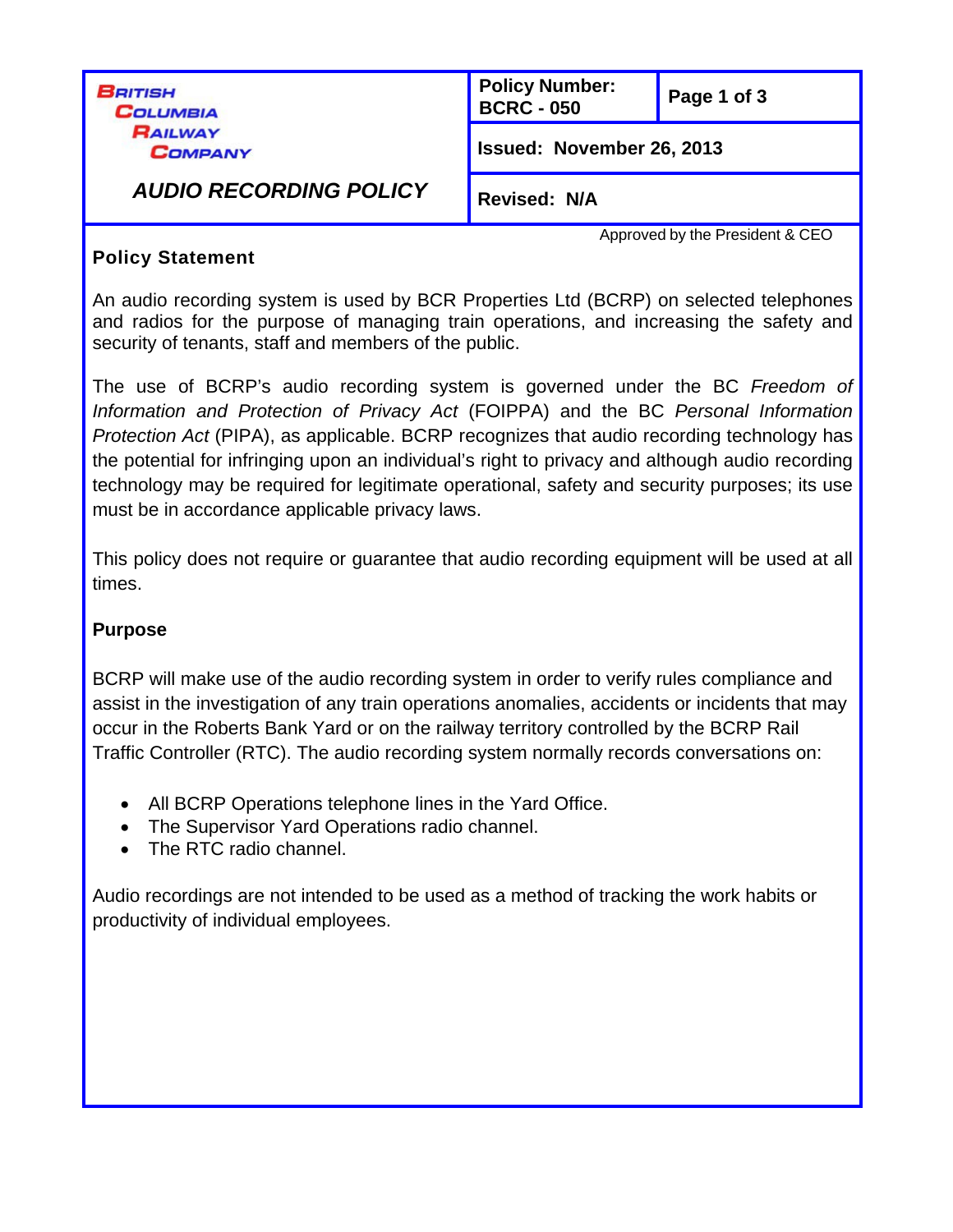BRITISH **COLUMBIA** RAILWAY **COMPANY** 

**Policy Number: BCRC - <sup>050</sup> Page <sup>2</sup> of 3**

**Issued: November 26, 2013**

*AUDIO RECORDING POLICY*

**Revised: N/A**

# **Management of Audio Recording System**

BCRP Managers are responsible for the management of the audio recording system.

# **Audio Monitoring**

The audio recording system will not be used to continuously monitor telephone and radio activity. Only BCRP Managers at the Roberts Bank Yard Office have the ability to access historical recordings. The audio recording system will only be used to access historical information to investigate any train anomalies, incidents or accidents on BCRP property and to verify rules compliance.

# **Audio Recording**

The BCRP audio recording system is capable of recording continuously by a digital voice recording system.

BCRP Managers are responsible for the management of the audio recording system and have exclusive control of the release of recordings produced by the system.

Audio recordings are not made directly available to other companies management or employees or the general public. In the event that an incident or accident occurs employees should report it to a BCRP Manager. If an incident or accident occurs involving a radio or telephone conversation where audio recording coverage is available, the Manager will review the audio recording and make a determination if any recordings relevant to the incident are available. This audio recording will be used by the BCRP Manager to investigate and resolve railway incidents and accidents. Only audio clips determined by the BCRP Manager to be directly related to an incident or accident will be made available to the management of the railway or company whose employee or equipment is involved, upon written request.